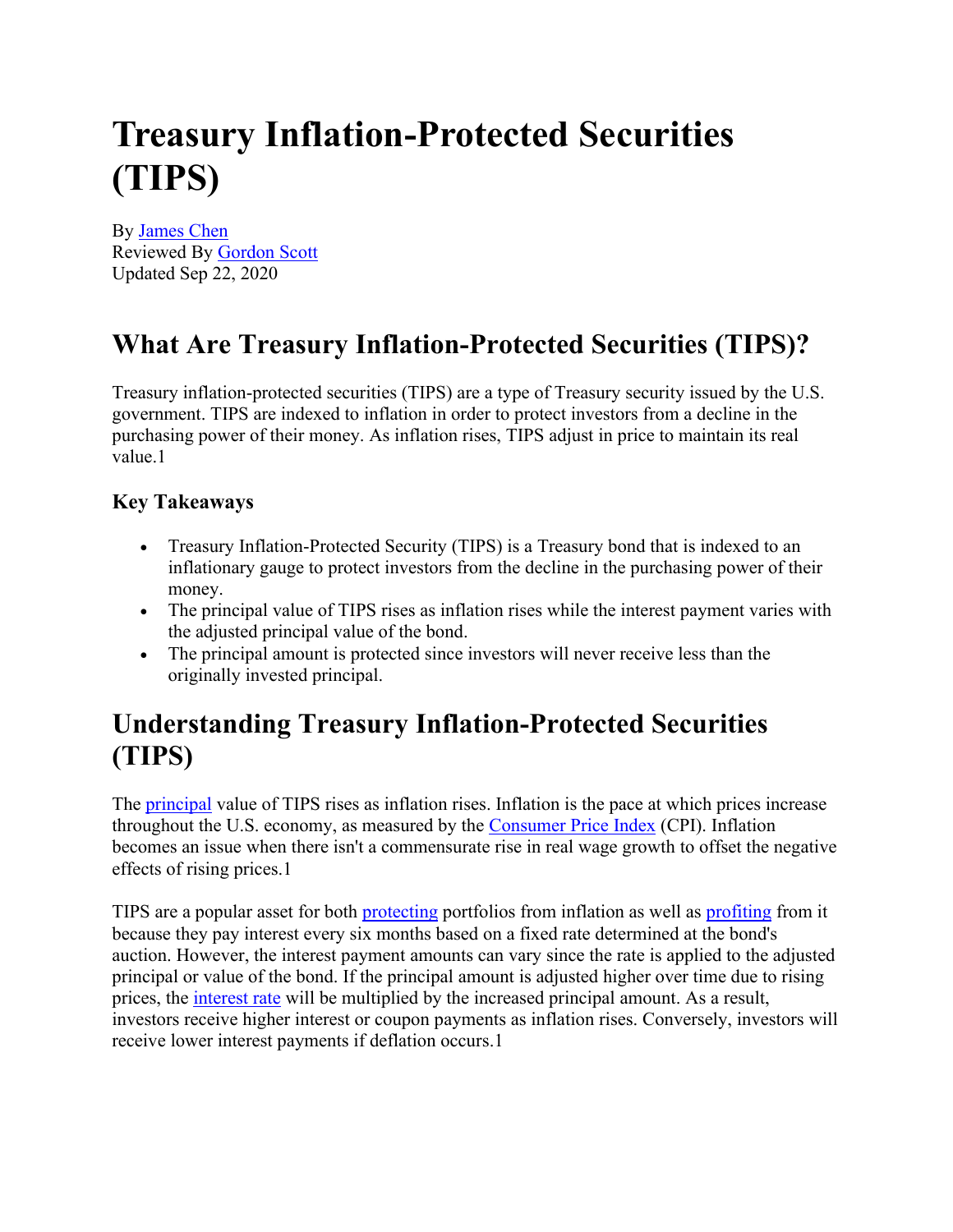TIPS are issued with [maturities](https://www.investopedia.com/terms/m/maturity.asp) of five, 10, and 30 years and are considered a low-risk investment because the U.S. government backs them. At maturity, TIPs return the adjusted principal or the original principal, whichever is greater.1

TIPS can be purchased directly from the government through the [Treasury-direct](https://www.treasurydirect.gov/indiv/products/prod_tips_glance.htm) system, in \$100 increments with a minimum investment of \$100, and are available with 5-, 10-, and 30-year maturities.1

Some investors prefer to get TIPS through a TIPS mutual fund or [exchange-traded fund](https://www.investopedia.com/terms/e/etf.asp) (ETF). Purchasing TIPS directly, however, allows investors to avoid the management fees associated with mutual funds.

### **Special Considerations**

#### **TIPS Relationship to Inflation and Deflation**

TIPS are important since they help combat inflation risk that erodes the yield on fixed-rate bonds. Inflation risk is an issue because the interest rate paid on most bonds is fixed for the life of the bond. As a result, the bond's interest payments might not keep up with inflation. For example, if prices rise by 3% and an investor's bond pays 2%, the investor has a net loss in real terms.

TIPS are designed to protect investors from the adverse effects of rising prices over the life of the bond. The par value—principal—increases with inflation and decreases with deflation, as measured by the CPI. When TIPS mature, bondholders are paid the inflation-adjusted principal or original principal, whichever is greater.1

Suppose an investor owns \$1,000 in TIPS at the end of the year, with a coupon rate of 1%. If there is no inflation as measured by the CPI, the investor will receive \$10 in coupon payments for that year. If inflation rises by 2%, however, the \$1,000 principal will be adjusted upward by 2% to \$1,020. The coupon rate will remain the same at 1%, but it will be multiplied by the adjusted principal amount of \$1,020 to arrive at an interest payment of \$10.20 for the year.

Conversely, if inflation were negative, known as deflation, with prices falling 5%, the principal would be adjusted downward to \$950. The resulting interest payment would be \$9.50 over the year. However, at maturity, the investor would receive no less than the principal amount invested of \$1,000 or an adjusted higher principal, if applicable.1

The interest payments during the life of the bond are subject to being calculated based on a lower principal amount in the event of deflation, but the investor is never at risk of losing the original principal if held to maturity. If investors sell TIPS before maturity in the secondary market, they might receive less than the initial principal.1

### **Advantages and Disadvantages of TIPS**